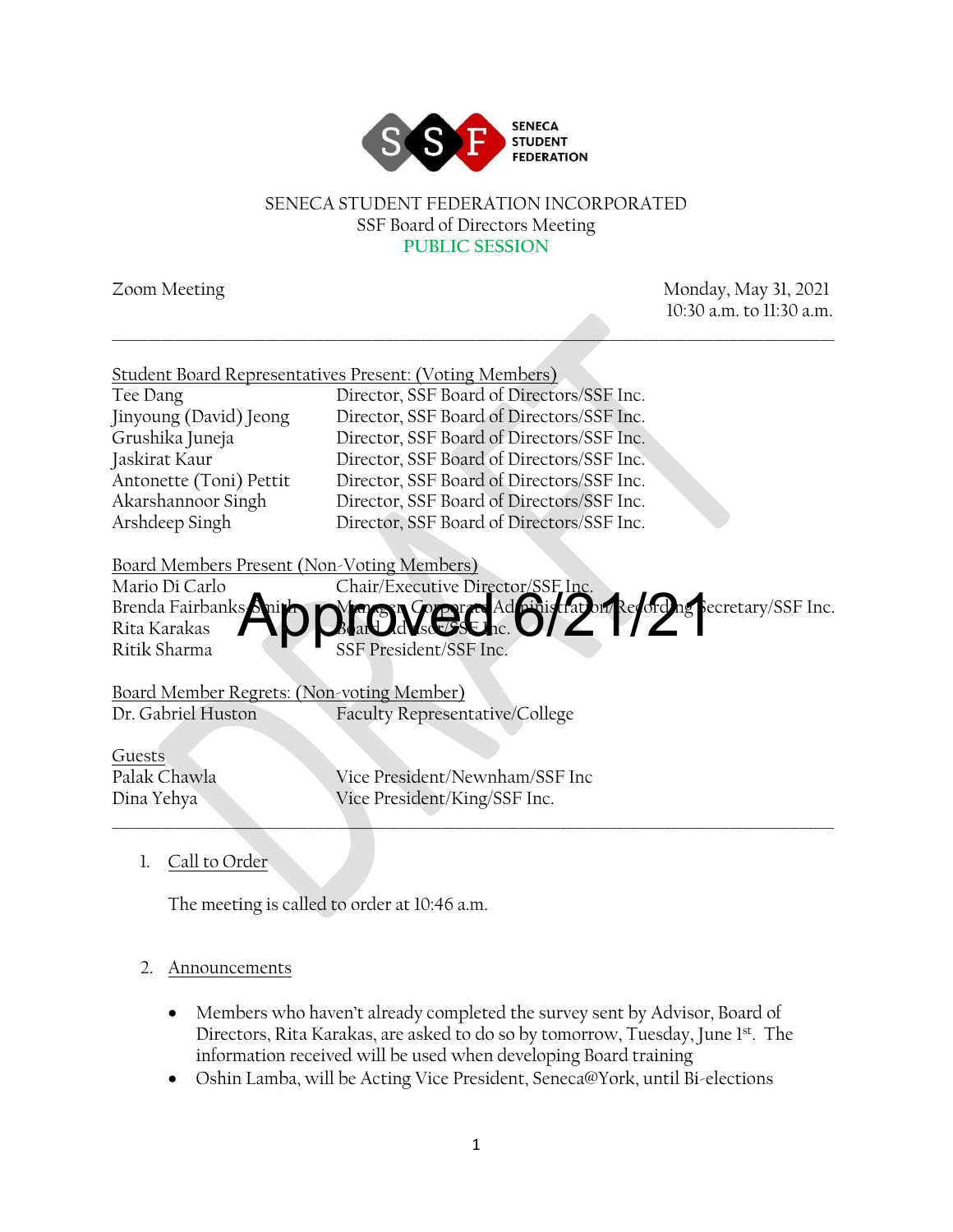### 3. Acceptance of Agenda

It was MOVED by Grushika Juneja, and SECONDED by Tee Dang, "that the SSF Board of Directors Public Session meeting agenda be accepted as presented".

Additions In-Camera Session

It was MOVED by Grushika Juneja, and SECONDED by Akarshannoor Singh, "that the SSF Board of Directors Public Session meeting agenda be amended to include an In-Camera Session".

The SSF Board of Directors Public Session meeting agenda is approved as amended. C A R R I E D

### 4. SSF Board of Directors Appointments

Mario provides information on the process of appointments as well as provides a brief description of responsibilities for each position.

Voting will take place using the "Polling" Zoom option. Voting will be anonymous. Those running for positions will be removed from the main room while deliberation and voting takes Approved 6/21/21

## 5. Appointment of SSF Board of Directors Chair

Nominees Grushika Juneja Akarshannoor Singh

Grushika and Akarshannoor are provided the opportunity to speak on their own behalf.

Akarshannoor Singh – Successful

Congratulations to Akarshannoor!

Thanks to both candidates for pursuing the Chair position.

## 6. Appointment of SSF Board of Directors Vice Chair

Nominee Grushika Juneja

Grushika Juneja – Successful – Vote of Confidence – Successful